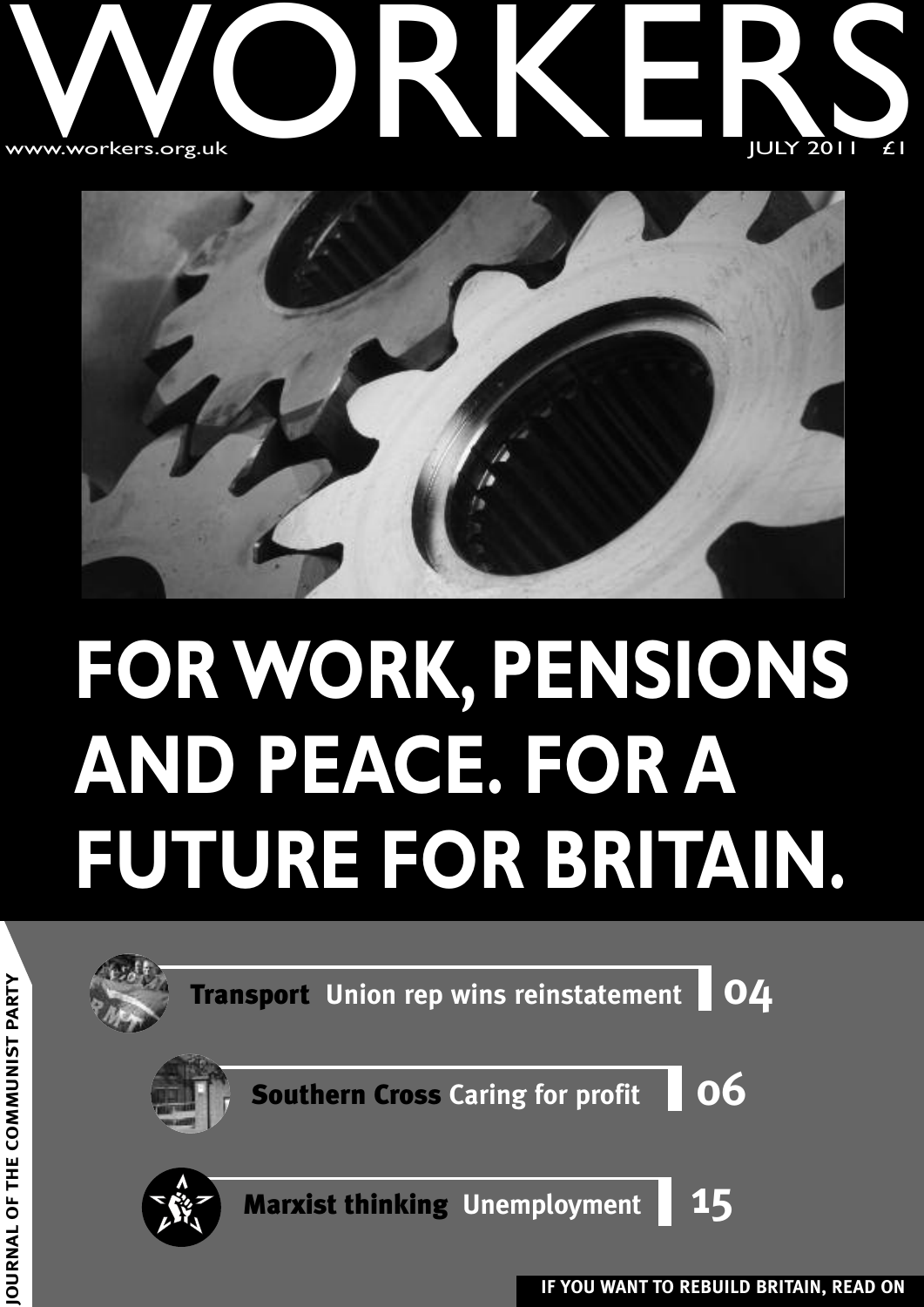# WORKERS

## Britain's war against Libya

Statement from the Central Committee of the Communist Party of Britain (ML)

**BRITAIN'S brutally aggressive adventure in Libya is to be utterly condemned.**

**Claiming falsely to protect civilians, British military jets are raining munitions from the sky on to Tripoli and other Libyan cities in a "shock and awe" assault, acting on behalf of one side in a civil war abroad, attempting to assassinate the head of state of a sovereign country and to teach a lesson to Libyans who dare to support their independence in the face of imperialist intentions.**

**The British action is both shameful and cowardly. British troops are not to be risked yet the Libyan people die in intensive bombing raids. In spite of a deliberately vague UN resolution, the action is illegal under international law. It is terrorism, inflicted by our government against a sovereign state which is no threat to us or its neighbours.**

**Britain acts as cheerleader to EU aggression, promoting the interests of the USA, which grabs its chance to seize control in awkward Middle East states which refuse to do its bidding. It is no coincidence that Libya has the highest standard of health, education and infrastructure in North Africa, that Gaddafi's government is resistant to religious extremism,** **and that Libya has high-quality oil.**

**At a time when government tells us there is no money for civilised life at home, there is unlimited funding for the bombings – likely to top £1 billion by the end of the year. War is waged on us at home, and on the Libyan people in their country.**

**Where is the outcry? Why have workers not protested against this outrage? The voice of the trade unions is absent. Not surprisingly Labour MPs remain largely silent, except to complain that they aren't being fully consulted on each escalation in the war which they support, and to assert that the civil not military budget must be used to fund it. In targeting Gaddafi as head of state, and killing his son and three young grandchildren, the British government is perpetrating state terrorism.**

**We support the right of the Libyan people to determine themselves the affairs and government of their country, free from imperialist meddling. Whatever the future holds for Libya, it is not our business, nor that of the USA or the EU.**

**We denounce this war being waged in our name.**

WORKERS is published by the Communist Party of Britain (Marxist-Leninist) 78 Seymour Avenue, London N17 9EB. We will take a break over the summer: the next issue will be published at the beginning of September. www.workers.org.uk ISSN 0266-8580 Issue 149, July 2011

## **Contents – July 2011**

Teachers strike for pensions, p3; The battle for Southampton, p4;<br>Engineering shortage looms, p5; News Analysis: Debt and borrowing, p6 Teachers strike for pensions, p3; The battle for Southampton, p4; Engineering shortage looms, p5; News Analysis: Debt and borrowing, p6

**Features** Caring for profit, p6; Destruction of social care, p8; Demand an end to Britain's **COC** Caring for profit, p6; Destruction of social care, p8; Demand an end to Britain's war role, p9; Pensions: institutionalised looting, p12



**Notes** <sup>1952</sup> to 1956: The Mau Mau rebellion, p14 **14**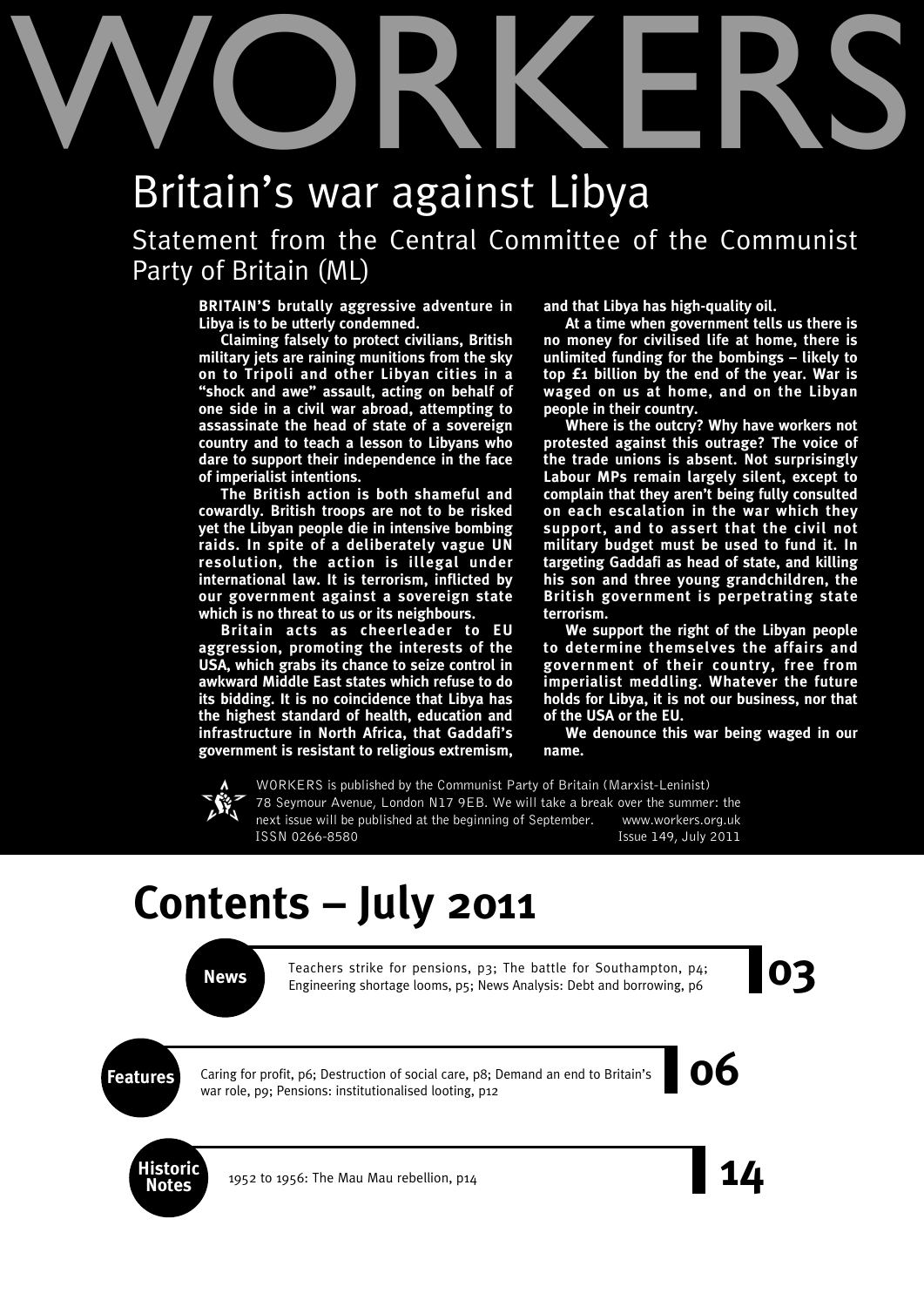

| <b>PENSIONS</b>      | Teachers strike              |
|----------------------|------------------------------|
| <b>HOME CARE</b>     | <b>Enquiry launched</b>      |
| <b>SOUTHAMPTON</b>   | Battle for a city            |
| <b>ENERGY</b>        | Wind and nonsense            |
| <b>ENGINEERING</b>   | Shortage looms               |
| <b>TUBE</b>          | Official reinstated          |
| <b>AIRLINES</b>      | Virgin pilots vote to strike |
| <b>EUROBRIEFS</b>    | The latest from Brussels     |
| <b>NEWS ANALYSIS</b> | Debt and borrowing           |
| <b>WHAT'S ON</b>     | Coming soon                  |
|                      |                              |

## **Teachers strike for pensions**

AT THE TIME of going to press it is anticipated that schools the length and breadth of the country will have closed on 30 June due to industrial action.

Teachers (NUT and ATL) were already incensed at the government's proposed demolition of their pension fund, in other words their future. In essence, "pay more, work longer and get less".

Now, adding fuel to the fire, Education Secretary Michael Gove has infuriated teachers further by urging headteachers to act as his agent provocateurs in the dispute and keep schools open by hook or by crook. An open invitation to bully and harass teachers which is having the opposite effect – vacillating teachers are now being galvanised to join the dispute and more schools will have closed. And his ludicrous call to parent to keep schools open smacks of desperation.

The hapless Gove refers to headteachers' "moral duty" to keep schools open, drawing the obvious response, articulated elegantly by Russell Hobby, the general secretary of the National Association of Head Teachers: "Heads don't need lectures in their moral duties. They've been keeping schools open their entire careers. And will make the right choices in the coming action." Stung by Gove's crass remarks, the NAHT is now preparing to ballot its members on forthcoming industrial action.

Gove sheds crocodile tears about the impact of school closure on working families and single parents, conveniently forgetting that these groups are amongst the hardest hit by government policies, which are designed to hammer home the message that there is no future for workers in Britain. The assault on pensions undermines security and coldly strikes at the heart of the concept of collective care and public service.

We can see what they have in store for us already. Harrowing stories of elderly inmates left in a filthy bed for 18 hours in a heartless institution tell a story worthy of a Hogarth etching. As workers with a sense of dignity and a history of finding collective solutions to our problems, we need to get our thinking caps on. The strike on June 30 could mark the opening salvo in a protracted struggle to find some breathing space while we come to terms with the enormity of what is being proposed for us. Not an everdiminishing series of empty gestures, but a growing wave of resistance which will put the coalition in disarray.

**If you have news from your industry, trade or profession we want to hear from you. Call us on 020 8801 9543 or email to rebuilding@workers.org.uk**

#### **HOME-BASED CARE Enquiry launched**

A MAJOR enquiry has been launched by the Equality and Human Rights Commission into the experience of older people requiring or receiving home-based care. Sally Greengross, Commissioner at the Equality and Human Rights Commission, said: "Against a backdrop of budget cuts and public sector reform, local authorities are playing an ever-decreasing role as direct providers or funders of care and support, with the majority of older people receiving care from private and voluntary sector organisations or individuals."

The Commission is looking at how the elderly are being protected as well as people's experiences of and confidence in the system to protect those rights. It will explore the legal obligations of the different players, including care providers, local authorities, the Care Quality Commission and central government and look at the case for reform.

## **TRADE DEFICIT**

#### **No evidence of recovery**

THE DEFICIT on trade in goods and services was unchanged in April at £2.8 billion, after the March figure was revised down from £3 billion to £2.8 billion. Figures from the Office of National Statistics showed that the deficit in goods fell to £7.4 billion from £7.7 billion in March, as a fall in imports of consumer goods offset a small rise in exports. The surplus on trade in services was £4.6 billion, down from £4.9 billion in March. The ONS report again showed no evidence of an export-led recovery.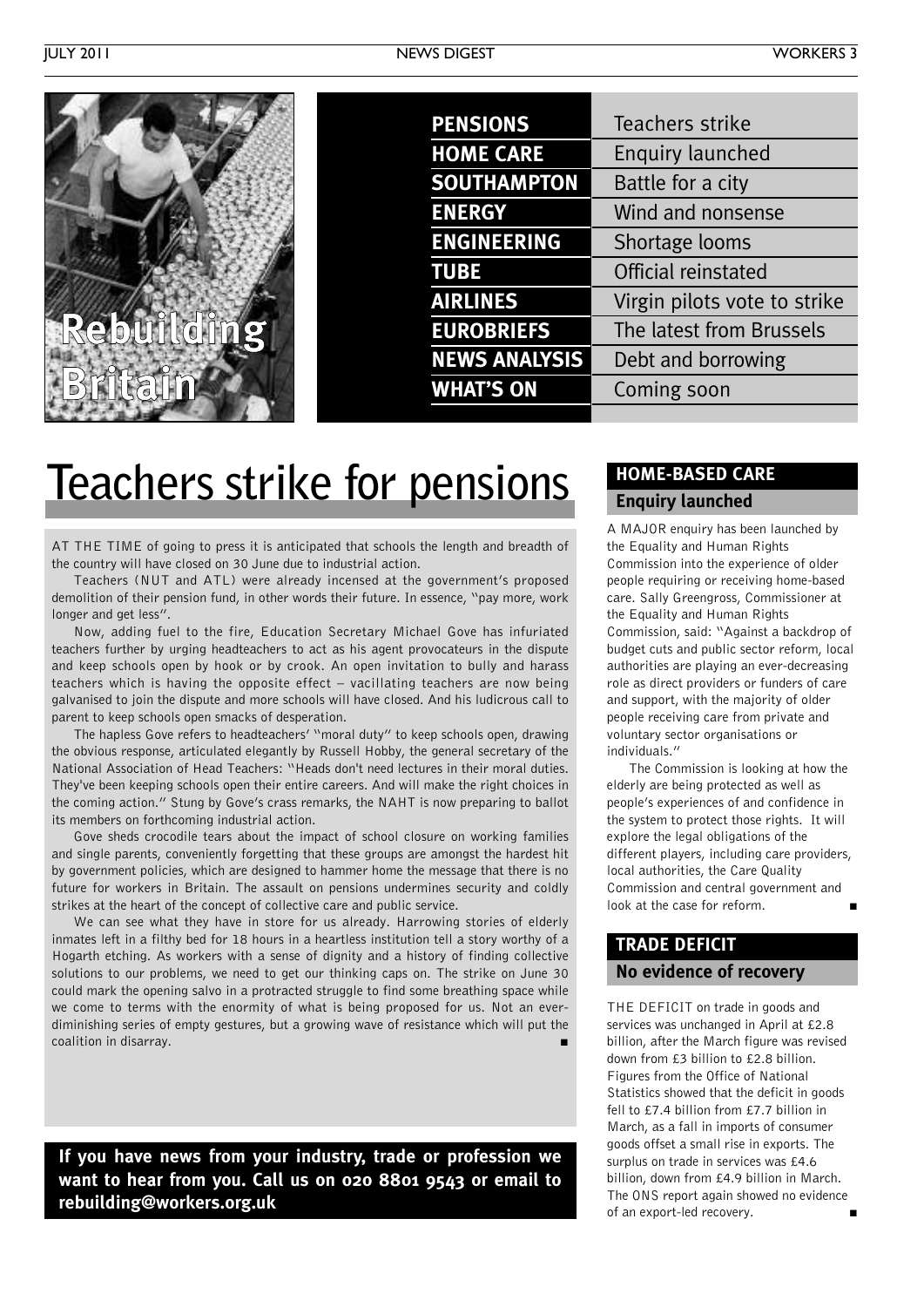#### **EUROBRIEFS**

#### **The latest from Brussels**

#### **Rule by euro**

THE BERLAYMONT building, the Brussels headquarters of the European Commission, is currently decked with a full-height poster featuring the euro and the slogan: "Towards a stronger European economic governance". So the aim is not a stronger economy, but stronger governance – using the euro as an instrument of rule.

#### **Still in love with the single currency**

BLAIR SAID on 24 June, "Now I don't actually take the view that some people take, that Britain joining the euro, in the past or now, will be a disaster. However I always said, unless you can make a compelling case for it economically you were never going to win a referendum on it. And the case for Britain joining isn't compelling. Now it may become that at a certain point."

#### **Steadfast support**

Two faced? Peter Oborne wrote in the DAILY TELEGRAPH on 6 June, "Far from pursuing a rigorous policy of Euroscepticism, [Cameron] has consistently conducted himself as a pro-European. Indeed, he has been a far more steadfast supporter of the EU than Tony Blair […] While Blair's rhetoric was consistently warm about Europe, he routinely failed to deliver. Although Cameron still articulates the language of Euroscepticism, he is in practice the most pro-European prime minister since Sir Edward Heath."

#### **Secret abuse**

ROBERT GALVIN, the European Parliament's chief internal auditor, uncovered abuse of £185 million in MEP allowances and expenses, paid without receipts. The EU's General Court said there is "overriding public interest in disclosure" of the report. But the European Parliament refuses to release it.

#### **They want more, and more, and more**

MEPs voted on 8 June overwhelmingly for a 5 per cent rise - an extra £41.5 billion - in the EU's budget for 2014-20, an end to national rebates, and the introduction of EU taxes. Britain would have to pay an extra £5.2 billion in contributions to the EU between 2014 and 2020. So the EU would cost the average British family £700 a year by 2020. **■**



**Golders Green underground station, London, 19 June: RMT union members on strike demanding reinstatement of victimised Northern Line driver Arwyn Thomas (third from right). The result: <sup>a</sup> victory – see story, right.**

## **Battle for Southampton**

WORKERS AT Southampton City Council have voted to take industrial action against the council's arbitrary decision to dismiss its 4,300 staff and then re-employ them on inferior employment conditions.

Southampton City maintains, as with all other councils in the country, that it is facing an extremely difficult funding challenge. A council spokesperson said, "We must find savings of £65 million over the next four years, which represents more than a quarter of our running costs. We have a funding gap of £25 million in the current year alone<sup>"</sup>

The unions Unite and Unison recognise that this dispute has national significance. Councils in Portsmouth and the Isle of Wight and throughout the country will be waiting to see what the outcome will be.

Hundreds of workers marched through Southampton city centre on Monday 13 June in protest at the council's plans to force thousands to accept wage cuts. The demonstration, the biggest protest by working people the south coast has seen in recent times, was organised by Unite and Unison

The march through the city coincides with strike action and action short of strike action, across the workforce:

• 112 refuse workers, who staged a two-week long strike, which ended on Wednesday 22 June;

• 56 street cleaners, who started a seven-day strike on Monday 13 June;

• 48 traffic enforcers (traffic wardens) who are refusing to collect parking fines, costing the city an estimated £100,000;

• 150 social workers are on a work to rule, refusing to use their own cars for visits, costing the city an estimated £30,000 per month in taxi fares;

• 30 workers on Itchen Bridge, who stopped collecting tolls on Monday 13 June for seven days.

In April Southampton council issued notices to its 4,300 employees instructing them to accept new, inferior contracts or be sacked on 11 July. The city has been gripped by workers fighting to save their jobs and pay, costing the council hundreds of thousands of pounds in lost revenue.

#### **ENERGY**

#### **Wind and nonsense**

ENERGY POLICY? What energy policy? The National Grid PLC has announced that wind farm generators will now not be allowed to generate for 38 days rather than the previous 25 days a year. That's a 50 per cent increase in idle time because it is too

"windy" (the National Grid cannot cope with the surge). Wind farm operators were paid £2.6 million in May not to run their generators, a figure set to rise to an estimated £300 million a year by 2020.

The operators received £500 million in subsidies in 2010. The Renewable Energy Foundation estimates subsidies will reach £6 billion by 2020, making wind farm generation expensive and unsustainable. **■**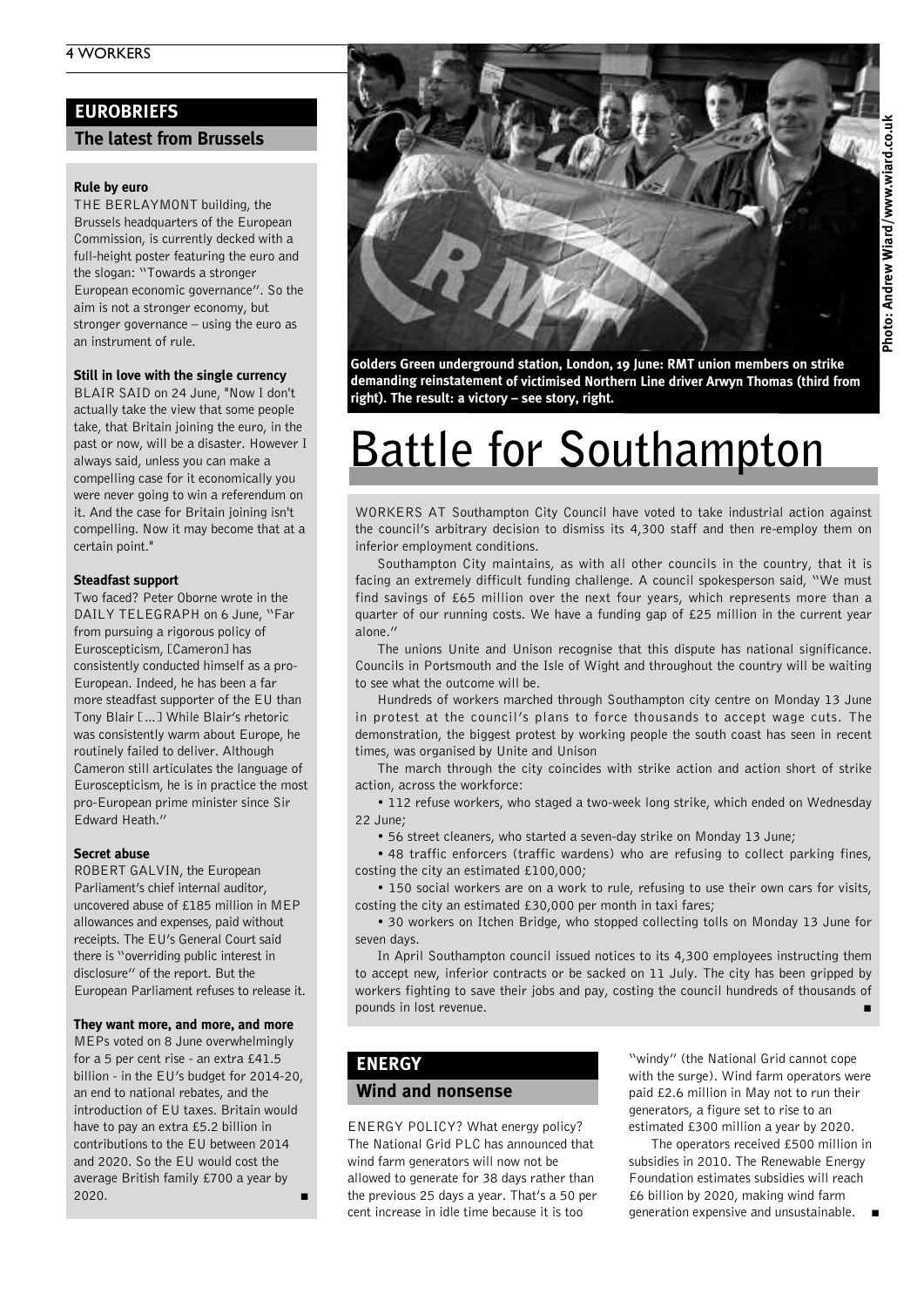#### JULY 2011 NEWS DIGEST WORKERS <sup>5</sup>

#### **TRANSPORT**

#### **Tube official reinstated**

THE RMT union has called off action on the London Underground after management finally agreed to reinstate sacked union rep Arwyn Thomas.

London Underground had claimed that Thomas had verbally abused a strikebreaker at Morden, but an Industrial Tribunal found that his dismissal had been because of trade union activities.

In fact, CCTV evidence showed clearly that not only had Thomas not been abusive but that he had been pursued across the

station by the strike-breaker who was openly trying to provoke a confrontation, said the RMT. This evidence was backed up by a passenger witness.

But management had been fiercely resisting reinstatement, even after the chair of the tribunal had asked London Underground managers to take fifteen minutes to consider taking Thomas back.

"This trade union would not be worth its salt if we didn't stand up and fight injustice and Arwyn Thomas's case is probably the clearest cut case of victimisation on the grounds of union activities that you will ever see," said RMT general secretary Bob Crow. **■**

## **Engineering shortage looms**

MANUFACTURING BUSINESSES in Britain (and elsewhere) are beginning to worry about skill shortages of engineering and technical specialists, as there are too few emerging from the education system. Simply, the supply of new skilled talent is not sufficient. Troublingly, nearly half of those currently employed in the sector are over 45. EngineeringUK, which organised a summit meeting at the Department for Education in June, has warned that the sector will need 587,000 workers in Britain by 2017. Figures for the previous two decades seem to indicate a worrying pattern that not only is there a declining number of engineering graduates but also insufficient engineering graduates go on to actually pursue careers in the sector (often it is less than half the cohort).

Engineering and manufacturing form 13 per cent of Britain's GDP, more than the finance sector. This force needs to grow, not contract. Crucially the culture of making, designing and constructing needs to reassert itself in Britain and to that end engineering must be restored to our nation's imagination.

Some strategies are obvious; others will develop as things proceed. There ought to be a great degree of agreement on the issue, crossing separatist boundaries. Unity of manufacturers, scientists, unions, educationalists and planners can be forged. There must be more investment, as we fare badly as compared to competitors abroad.

Industry, education and planners need to work collaboratively and develop policies to nurture growth. It cannot be ducked – state investment has to be allocated, even in partnership with private industry, to carefully chosen industrial areas where there is a view that new products and projects can be developed. Government's non-interventionist stance is handing the initiative to others around the world. Money invested in engineering and manufacturing will benefit the real economy unlike that wasted on parasitic banks.

A start needs to be made with the young in schools to encourage more students to choose maths and physics, essential to engineering; also, the shortage of degree qualified teachers in those subjects needs to be tackled. Industry and employers need to expand school leaver/graduate apprenticeship schemes and develop industry-wide career development programmes to entice a new generation to enter this field of work. **■**

#### **AIRLINES**

#### **Virgin pilots vote to strike**

AIRLINE PILOTS working for Virgin Atlantic have registered a landslide vote for industrial action to improve their pay.

With inflation running at close to 5 per cent, the pilots were offered rises of 4 per cent this year, tied to accepting 3 per cent for the following two years – and after the pilots have had no increase in pay since 2008.

"With inflation running at 5 per cent

and likely to remain high, VA pilots would, if they accepted these increases, be in effect voting themselves years of wage cuts," said their union, BALPA.

"There has been no UK pilot strike for 32 years. But there comes a time when even moderate people say 'enough'," BALPA general secretary Jim McAuslan said.

Some 750 pilots fly for Virgin Atlantic, which is 51 per cent owned by Richard Branson (the rest by Singapore Airlines). The pilots voted for action in a massive display of determination: 97 per cent in favour on a turnout of 94 per cent.

#### **WHAT'S ON**

#### **Coming soon**

#### **July**

**Saturday 9 July, all day**

**Durham Miners' Gala**

The 127th Durham Miners' Gala takes place in Durham city centre. Celebrations included a funfair, stalls, brass bands and marches.

#### **Friday 15 July to Sunday 17 July**

#### **2011 Tolpuddle Martyrs' Festival and Rally**

Politics, music, theatre and poetry in the Dorset village from which in 1834 six labourers were transported to Australia for forming a union. For more info, see http://www.tolpuddlemartyrs.org.uk/

#### **September**

**Saturday 4 September, 11am to 6pm Burston School Strike Rally**

Village green, Burston, near Diss, Norfolk. Celebrating the longest strike in British history, a fight against the local squirearchy. Speakers, entertainment, march, stalls. Car and coach parking available in Burston. The nearest railway station is four miles away at Diss, but several labour movement organisations are laying on coaches.

#### **MIGRATION**

#### **Out of control**

THE EU encourages immigrants from all over the world, who arrive here via Italy, which grants residency so easily – it is the EU's weakest link. The UK Borders Agency admits that immigration is out of control. National sovereignty for Britain must mean, among other demands, controlling our borders.

The Office for National Statistics says that the number of low-skilled workers born outside Britain has more than doubled since 2002. Most of the extra 367,000 foreignborn workers in low-skilled jobs came from the eight eastern or central European countries which joined the EU in 2004. In 2002 there were approximately 4,000 workers from these nations. This year, there were 235,000. The coalition government, like Labour, encourages the inflow of workers from inside Europe.

Separate ONS figures also show that net migration has increased despite government talk of bringing it down. Net immigration rose to 242,000 in the year ending September 2010, the largest total for five years. **■**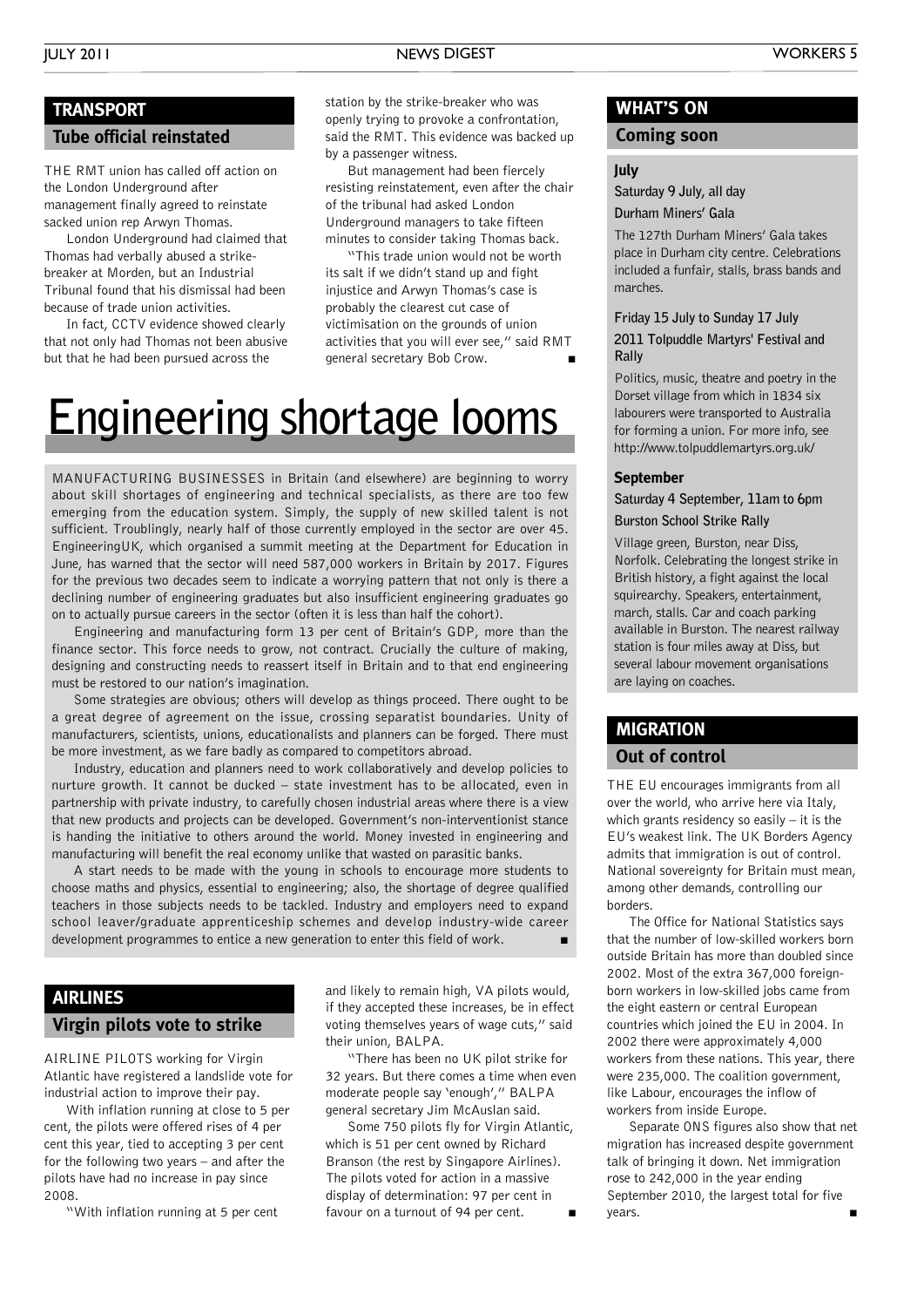#### **NEWS ANALYSIS**

#### **Debt and borrowing**

**THE ECONOMY is mired in debt, which is increasing. At the end of April 2011, public sector net debt (excluding financial interventions) was a record £910.1 billion, up from £889 billion in December 2010. If the £1.342 trillion we paid to rescue the banks is included, the total was £2.252 trillion, up from £2.18 trillion at the end of April 2010.**

**Debt is fine when used to invest in manufacturing industry to increase resources. But the wrong kind of debt, like loans to property developers and banks, puts funds into the wrong parts of the economy, creates a burden and inflates the property bubble.**

**The deficit is the difference between what the government spends each year and what it raises in taxation, the difference being made up by borrowing. Average annual public spending was lower in the years 1998–2010 than in the Thatcher years 1980–1997 (down from 40 to 38 per cent of GDP). Budget deficits arise from either too much spending or too little taxing and are likely to be worse when taxes are cut for high earners, corporations and banks. Each deficit adds to the debt stock, the nation's long-term mortgage.**

**Before the crash and bailout, the national debt was 35 per cent of GDP in 2008, lower than corporate debt (250 per cent of GDP) and private debt (70 per cent of GDP). After the bailout, the national debt was 52 per cent of GDP in 2010 – still the second lowest of the G7 countries.**

#### **Downgraded**

**Burdened by increasing debt, Britain has weak economic growth and rising inflation – "unexpected" by the IMF, though it pointed to the VAT increase as adding to inflation. But its annual report warned of "significant risks" to inflation, growth and unemployment. It now forecasts growth of 1.5 per cent in 2011, down from its November 2010 forecast of 2 per cent. 4.83 million people want work and there are 3.3 million workless households. The lowest two-thirds of incomes are stagnant.**

**We have had under-investment for decades (investment per worker is 40 per cent higher in France and 60 per cent greater in Germany than in Britain). And we have too few skilled workers (20 per cent of German and a third of French workers have low skills, but 55 per cent of British workers).**

**Finance and banking have created almost no jobs over the last 15 years, despite the sector's greatly expanded share of output and profits. While finance accounted for a tenth of national output in 2007, it provided only 6 per cent of national employment. In contrast, manufacturing provided 13 per cent of output, but 11 per cent of jobs. So manufacturing generates 44 per cent more jobs per unit of output than finance.**

**Manufacturing output fell by 1.5 per cent in April, the worst drop since January 2009. Overall industrial production fell by 1.7 per cent. Car production fell by 7.6 per cent; machinery and equipment manufacturing also fell. ■**

**There's nothing new about privatisation stripping. But capitalism has broken threat to tens of thousands of nursi** 

## **Caring for profit**

SOUTHERN CROSS Nursing Homes may not be quite so prominent for a while in the headlines, but don't be deceived: this story has not run its course. More importantly it has opened the window on a whole sector in jeopardy.

Southern Cross has until Oct 2011 to devise a solution to the problem of its debt-ridden company which is threatening the livelihood of the 31,000 elderly residents. The four-month process will be overseen by a "restructuring committee" consisting of representatives from the company and its 80 landlords. By the end of the process it is anticipated that Southern Cross will be operating under a different name and will only have between 250 and 400 of its current 751 care homes. Paul Burstow, the health minister, has said that the government will not allow any residents to be left homeless or without care. However he also told the House of Commons (with no sense of irony):

"This is a commercial sector problem and we look to the commercial sector to solve it. All the business interests involved fully understand their responsibilities."

A remarkable statement given that it was that very sector who created the crisis with more than a little help from key figures in the Blair, Brown and current administrations – a rich vein of rottenness which deserves close examination.

The residents are already experiencing a catastrophic reduction in care. On 8 June, 3000 nursing and care staff who worked for Southern Cross found their jobs publicly axed as the company took desperate measures to stay afloat.

#### **In the headlines**

Southern Cross first came to prominence in the national headlines in 2010 after BBC North East ran a programme critical of the care standards in some homes. The public response to the programme was unexpectedly large and the concerns about care quickly expanded to concerns about financial standards.

The company was set up in 1996 by a businessman named John Moreton who had made big money in his twenties during the North Sea Gas boom. By 2002 the company had 140 sites and at this point a German-based venture capital firm WestLB bought Southern Cross for

#### **Profiting from destruction**

#### **Who is benefiting?**

KPMG, legal giant Clifford Chance and City Investment Bank are involved in the "restructuring process". The three companies already took £2 million a month in fees between them during the "restructuring". KPMG is also the internal auditor for the Care Quality Commission, the government's Care Home Regulator.

PR firm Financial Dynamics: represents at least four of Britain's biggest elderly care providers. Currently earning fees from Southern Cross – amount unknown.

#### **Who has benefited?**

House brokers UBS and Morgan Stanley. Shared some £10 million in fees when the firm was floated  $in$  2006.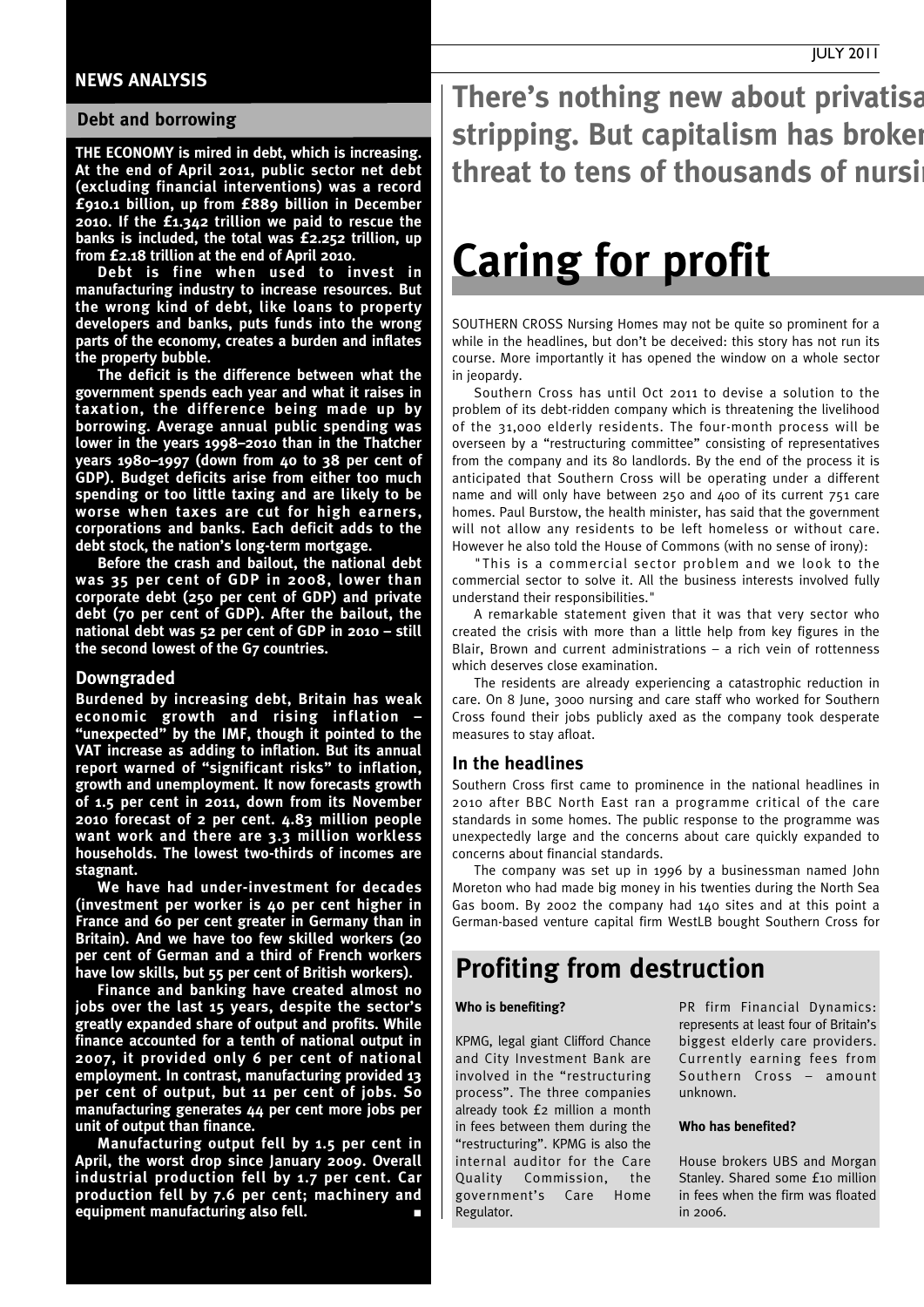## *<u>Righary</u>* **<b>notal assetstripping. But capitalism has broken new ground with the** *<u>ng</u>* **home residents...**

£80 million. Only two years later US private equity firm Blackstone bought the company, which by that stage had 162 care homes, for £162 million. From £80 million to £162 million in two years! What was going on? In short Blackstone thought they were on to a winner with increased lifespans and local authorities (i.e., public funding) paying for places in nursing homes when people either did not have the funds to pay for their own place or outlived their own funds.

Blackstone's expansion plans continued. It went on to buy a property company called NHP in a £1.1 billion deal and then NHP leased 192 homes to Southern Cross. Further acquisitions followed which turned Southern Cross into the largest nursing home operator in Britain. At this stage they owned some properties and leased others.

In March 2006 there was a flotation of Southern Cross on the London Stock Market. Initially Southern Cross performed well and indeed doubled its share price during the first year. This was a huge benefit for Blackstone, which sold its stake in the company in March 2007 and managed to get out and make a killing before things went belly up.

Along came the financial crisis of 2008 and suddenly the expansion strategy of Southern Cross was revealed for the entire world to see. The company had been buying properties and selling them on again but keeping a long term lease in order to keep running those properties as nursing homes. It no longer owned its nursing homes – the landlords did. Our public money for care of older people had been directly channelled to property speculation. (WORKERS readers will recall articles we wrote in this period about Private Finance Initiatives in the NHS, where public money came nominally to the NHS but was going out the back door to the PFI consortiums.)

Then the Southern Cross strategy came unstuck. It could not find buyers for its property assets and found it could not meet a £43 million loan repayment deadline. And just like anyone else who can't pay their debts, it found those debts



**Forest Lodge, <sup>a</sup> Southern Cross care home in Walthamstow, east London, for people with dementia: it was taken over just before the company got into trouble. Officially opened in April, its entrance is still blocked.**

grew and grew. News of the company's difficulties reached the City of London and its share price crashed from over £3 to £1.30 in a single day.

Southern Cross tried to negotiate a new deal with the banks to ride out the storm. But the reductions in local authority funding planned by the Labour government and confirmed with Cameron's election in May 2010 meant less public money for care of older people. Southern Cross had tied itself into renting arrangements that ran for 25 years, and these are subject to yearly upwards-only rent reviews. It pleaded with its landlords for rent reductions in line with current prices, but this was refused. Then it made its own decision to cut those rents by 30 per cent (and many ordinary people stood by and said "oh if only we could be so lucky").

So the fate of Southern Cross residents now lies in the hands of the landlord known only by three letters NHP, as it is the largest landowner, owning 249 of the homes. But NHP has also borrowed far too much and is currently controlled by its creditors. These creditors are in turn coordinated by the outsourcing firm Capita.

#### **Who benefits?**

As can be seen from the Table ("Profiting from destruction", left) a number of firms in the City of London, like vultures feeding on a corpse, are still making money from this crisis. But the role of one individual needs a little more scrutiny as he had a key role in the flotation, following a key role under Blair and Brown, and now under Cameron.

Between 1999 and 2003 a certain Jeremy Heywood was a civil servant working for the then Prime Minister Tony Blair as Principal Private Secretary. He then took a break from the Civil Service and went to work for investment bank Morgan Stanley where he was co-head of UK investment banking between 2004 and 2007 heading up the team that was involved in the controversial stock market flotation of Southern Cross in 2006. It is not clear how much of a personal bonus Heywood was paid for overseeing the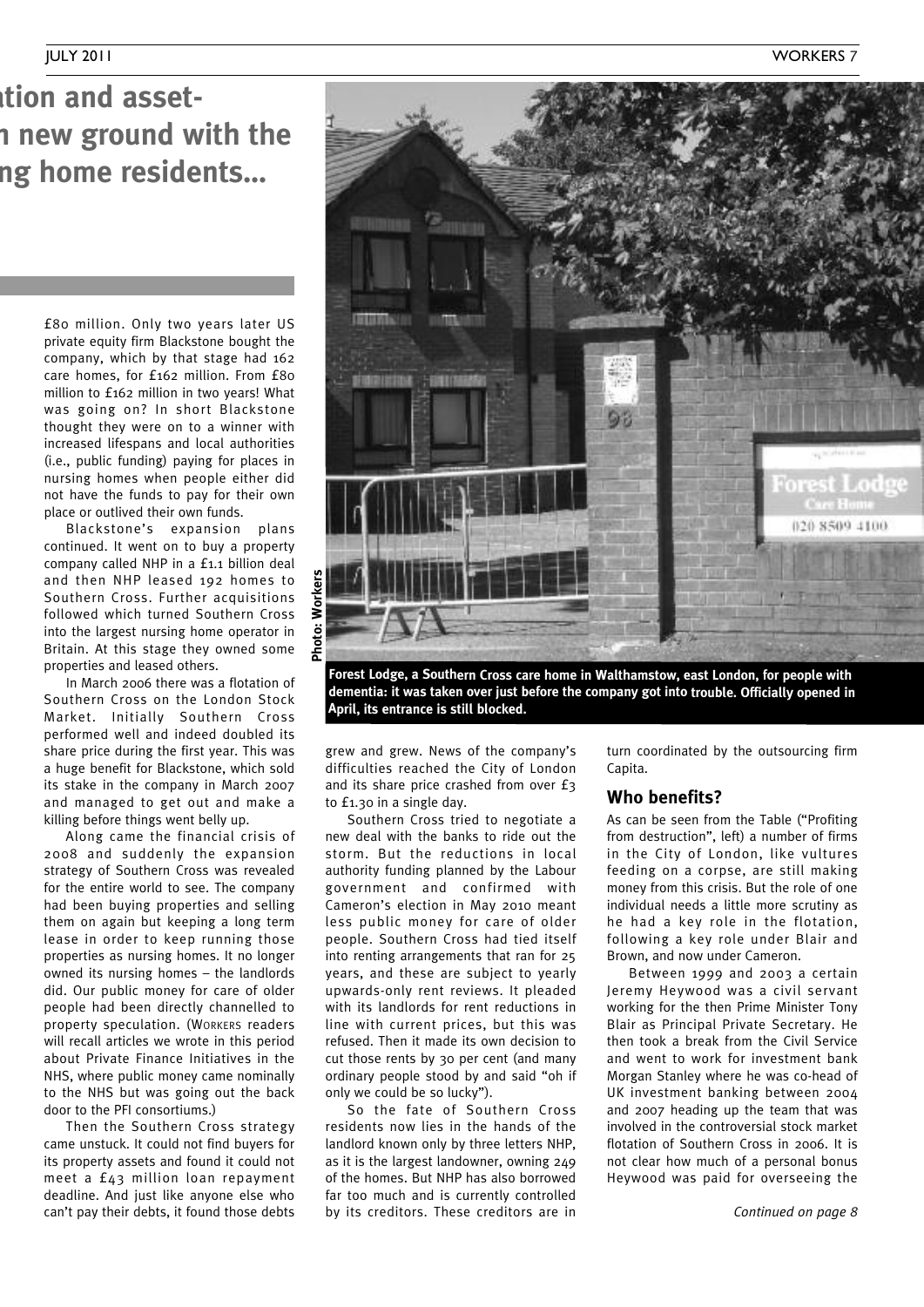**In a move paralleling the attack on the NHS, an assault has been launched on social care…**

## **Destruction of social care**

*Continued from page 7*

Southern Cross float. Normally in banking circles leaders of such teams would have received a huge bonus.

Morgan Stanley advised Blackstone on the float, acting as the guide through Stock Exchange rules and crucially setting the share sale price and attracting investors. The 2006 float valued Southern Cross at £425 million and released huge profits for directors and for Blackstone.

Before the proverbial hit the fan, Heywood was brought back into Whitehall by Gordon Brown. He is now David Cameron's permanent secretary and tipped to be the next Cabinet Secretary.

Another former aide to Tony Blair between 2001 and 2005, Baroness Morgan of Huyton, also took up a post as a non-executive director of Southern Cross in June 2006. In February 2011 she was named as the new head of the education inspection body Ofsted.

#### **The tip of the iceberg?**

The question now arises of how many nursing homes in Britain are in the same state as Southern Cross. There are hardly any family-run homes left, a small number run by charities and very few beds for this type of resident in the public sector.

In trying to get to the bottom of Southern Cross's finances, it has been discovered that Bondcare, which runs 30 care homes in addition to owning 39 of Southern Cross sites, does not even file accounts in Britain. It to assess its financial position as it has a secretive ownership structure based in Gibraltar. How convenient are British Crown Dependencies for financial capitalism!

So here is a story involving one of the most senior civil servants, the Head of Ofsted, Capita, a Crown Dependency and the channelling of public money in the form of nursing home fees to this basket of rottenness. This tangled web must be explained to any one in our class who will listen.

And then the only question is, why to do we tolerate this? **■**

WHILE THE government has been forced to appear to rein in its plans to privatise the National Health Service – though vigilance here must be the watchword – little attention has been given to the other part of the Health and Social Care Bill: social care. This, along with a host of other measures, will have a devastating effect on both the ageing population it is claiming to support, and the existing social care workforce through marketisation of adult social care in England and Wales.

The heart of the plan is to end the existing provision of adult care by local authorities and the NHS by allocating personal budgets to all individual adults in need of social care so that they may buy a personal package of care.

By April 2013, all "service users" – those adults with assessed social care needs – will be on a personal budget. Firstly, this means that all local authorities must move all existing service users, mainly elderly or disabled people, from direct provision of care packages such as residential care, domiciliary care, day centres and so on, to means-tested direct payments that require the service user to buy their own package of care.

Apart from the fact that many people will not want to change their existing package of care that they have become used to, they will be prohibited from using their direct payment to buy any services from the existing in-house (directly provided by local authority) service. This means that the person needing care will have to compare the market to buy a private package of care. Those with a certain level of savings or property will have to pay for their own care, maybe by selling their house, for example.

Clearly the intention is that in-house services will close and the workforce, with all their experience, will lose their jobs. The government sees the way forward as "mutuals", private companies, or user-led organisations (ULOs) selling their services to the elderly and disabled. The workforce will no doubt be encouraged to set up cooperatives or similar bodies. The elderly and disabled will become employers – most of them for the first time in their lives. It is expected that social workers will be moved out of local authority control, their General Social Care Council will be abolished and their roles downgraded.

But how will these personal direct payments be funded? The Dilnot Commission, which is due to report in the summer, is expected to recommend firstly, a national threshold for care as opposed to local authority set eligibility criteria and a voluntary private insurance basis for funding this care.

The financial services sector will be encouraged to come up with care insurance products so there will be plenty of scope for making money there! There will be a new regulation and inspection regime, providing less inspection and scrutiny due to the "strengthening of user influence". Inevitably this reduction will give more scope for cheating and abusing vulnerable people.

#### **Pioneered by Labour**

These proposals are not new: they were pioneered by the Labour government during its drive to privatise and marketise health provision. They reflect a continuation of the drive by the Thatcher government and continued under Blair to privatise everything that moves and to fragment employment and consequently working class organisation.

Before Thatcher, it was clear to all that the working class comprised all those who had to sell their labour power. Today, the concept of the working class is defined by commentators as that "small white underclass", many of whom don't work at all. This is our problem today, that we don't see ourselves as the working class.

The social care reforms will create a fragmented workforce, scores of thousands of individually employed personal assistants. Will they see themselves as part of the working class and join a union? As well as the fragmentation of the workforce, the social care reforms represent the destruction of this last bastion of the welfare state. **■**

**• See also news story, page 3.**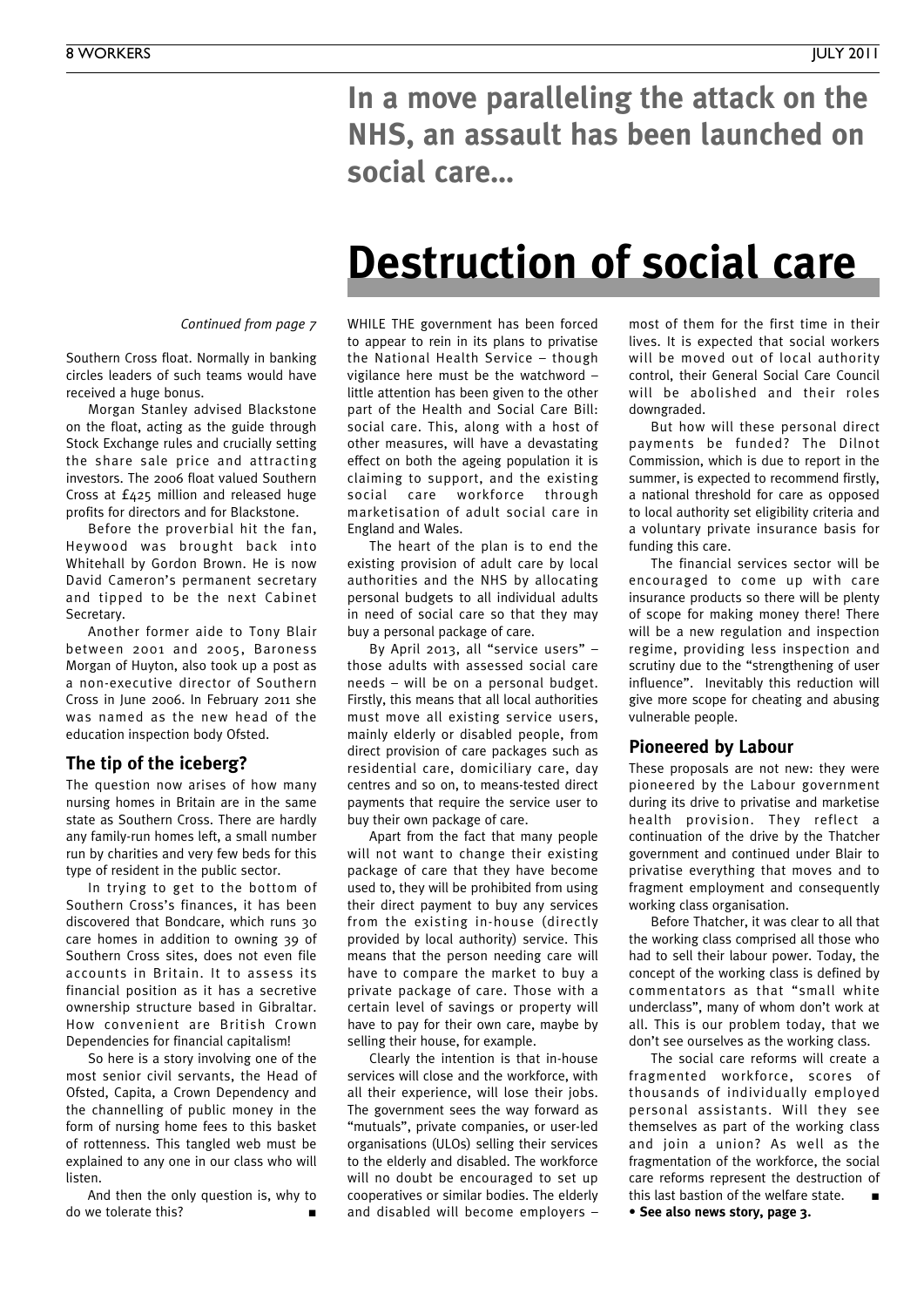**As capitalism in dire straits makes its grab for North Africa, we say end the destruction abroad and at home…**

## **Demand an end to Britain's warmongering**



SOMETIMES FOREIGN affairs impinge on our domestic scene so much that they warrant closer attention, especially as the "fog of war" obscures the real story. Workers are about to have standards of living further eroded amid rounds of cuts that are the worst for generations. At the same time, further bailouts – at our expense – loom and countries in our backyard have their economies downgraded to junk status.

So this declining capitalist system once again manages to find resources to embroil itself in yet another war with no clear exit. The expense is once again extracted from us – or, failing that, from the bank accounts Britain has confiscated from a sovereign nation. That's why it is absolutely right to make the demand "Hands Off Libya", to cease the bombing abroad and destruction at home. Instead we have the urgent task of rebuilding Britain.

The political parties are incapable of this and have marched to war almost unanimously in a cowardly and supine way. Acting, with France, as dogs of war for a USA which – for the moment – seems to be taking a back seat, Britain is deeply involved and hence our responsibility as workers to address the issue.

#### **Control**

With the backing of the USA, a powerful effort is under way to assert control over the resources of Africa, the Near East and the Mediterranean. The United States Africa Command (Africom) – developing since the days of Bush – now surfaces as a force in the region. Britain and France follow, taking advantage of popular upheavals, in an attempt to reassert traditional spheres of influence.

The USA seems to be giving space for a trial run of a nascent European Defence

Force, one that fractures as quickly as it coalesces. This is the latest guise of the old European Defence Community – set up as a result of the US Marshall Plan in the early 1950s to create a European army within NATO. Rejected by a combination of Gaullists, former partisans and the French Communist Party, it has now been revived by the British–French partnership within NATO in their attack on Libya.

So for us as workers it is not some distant conflict that can be easily ignored. British capitalism and that of several other European nations have had long and vital interests in Libya and the wider area competing with each other as well as with newcomers like China (30,000 mainly oil and gas workers were evacuated as the current events unfolded). Nor is it just because it's almost within sight of the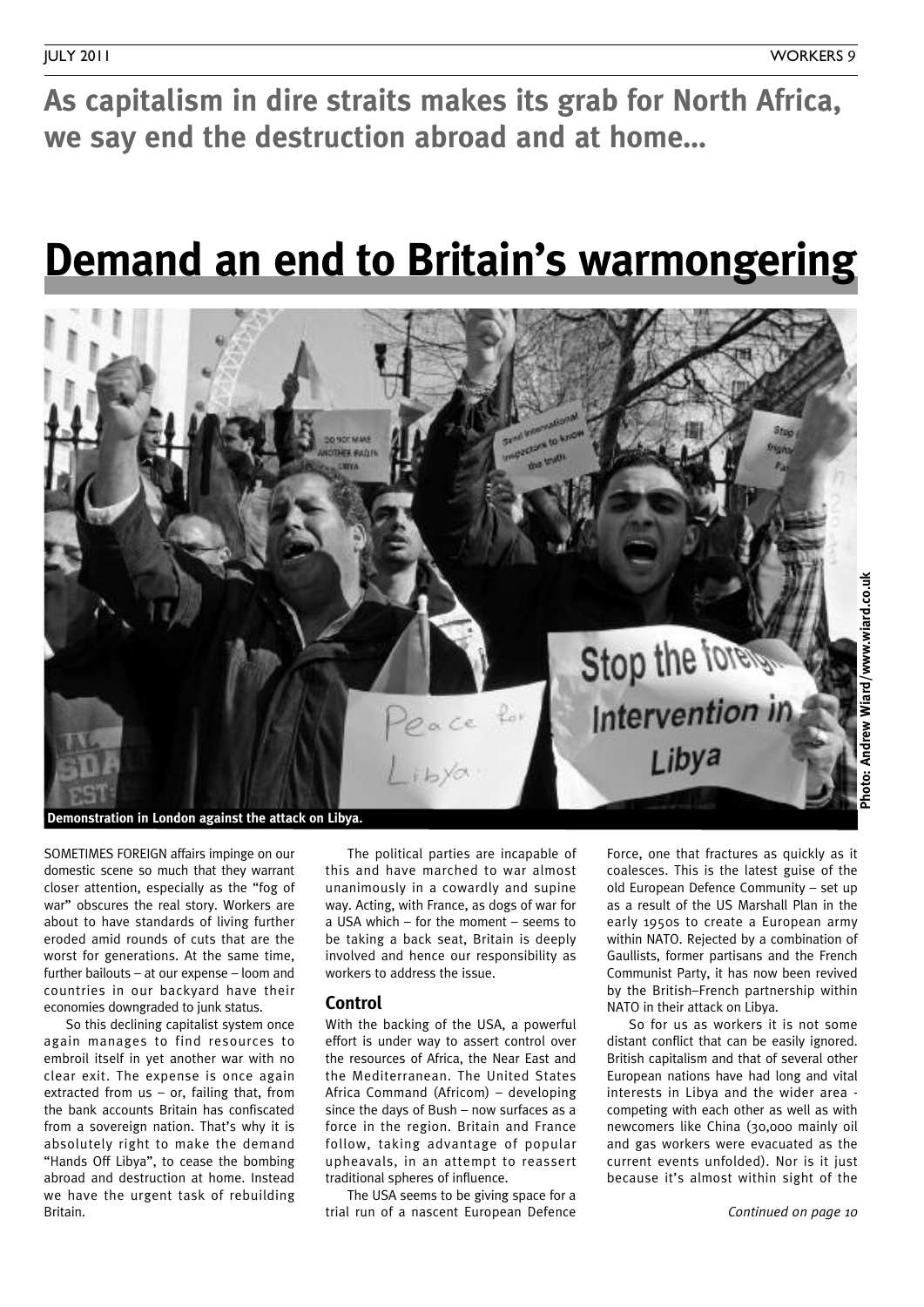#### **Britain's history in Libya**

EXACTLY <sup>100</sup> years ago the first bombing raids in the history of warfare were inflicted on Libya by its colonial power Italy. The struggle for independence became guerrilla war in the 1920s and was joined by the future King, Idris. By the early 1940s he was able to bring the Cyrenaican nationalists (i.e. in the Benghazi area) onto the Allied side in the fight against Nazi Germany.

It was with Britain's backing that the Idris monarchy was set up in 1949, firstly in Cyrenaica, then incorporating the Tripoli area and <sup>a</sup> third region, Fezzan. These are the regions the attacking powers now seek to emphasise as <sup>a</sup> prelude to splitting, or "Balkanising" the country. On independence in 1951, Idris became king of the whole of Libya. He maintained close ties with Britain and the US even after the Suez invasion.

Setting up such manufactured kingdoms became <sup>a</sup> hallmark of the end of direct colonial control, with results very much in evidence in Saudi Arabia and Bahrain today. No intervention is proposed there, with Britain, France or the US hardly commenting on brutal repression carried out with their collaboration and arms sales.

Gaddafi's timely coup in 1969 prevented <sup>a</sup> monarchic succession and <sup>a</sup> republic was proclaimed. It has been the Idris portrait and royal flag that have been widely seen among the current opposition in Benghazi and further afield. If there were idealistic youth among the rebels, they have accepted <sup>a</sup> poisoned chalice in the form of NATO bombing, military advisers and privatised armies and <sup>a</sup> London office hosted by David Cameron.

If <sup>a</sup> parallel with British history was drawn it would be with the futile attempt by Bonnie Prince Charlie to restore the feudal, Catholic monarchy in 1745. Even then, France was in there, meddling – but for bad weather French troops might have landed in Scotland.

#### *Continued from page 9*

popular resorts of Spain's Costa del Sol (residents in Almeria are becoming familiar with the sound of attack jets speeding south east).

The carving up of north Africa was very much a British Empire activity. In the wider area Britain saw bloody action in 19th century war on Sudan, bombing (including chemical munitions) in Iraq in the 1920s, the attempt (again with France) to seize Egypt's Suez Canal in 1956, regime change in Persia and the seizure of its oil resources in the 1950s, the Britishengineered Balfour Declaration of 1917 and its occupation of Palestine.

These are just a few of many chapters of our nation's deep involvement in the strategic control of the region and acquisition of its wealth.

Following the days of creating nations and kings by drawing lines on maps, the era of national liberation struggles was

countered by a clandestine neocolonialism. Newly independent states throughout Africa lived with the threat of being undermined, controlled by placemen, financed by British capital and what is called "aid". Countries were sucked dry, ensuring mineral rights and strategic footholds.

#### **Countering the Soviet Union**

In the post-Second World War decades this was all part, too, of countering the influence of the Soviet Union. The independent-minded were sidelined, ridiculed or assassinated. Nasser and his version of socialism had to be smashed, coups organised, dictators lavishly praised. For decades the Edinburgh-educated, and member of the Church of Scotland Hastings Banda ruled Malawi with an iron fist.

Now evangelists, celebrities and the Scottish Parliament continue the old colonial connections in a seemingly benign cloak. And at the heart of Africa millions have perished in a war without end in Congo, in the scramble for diamonds and rare minerals such as coltan – essential for new technology and other science applications. No headlines about that and no intervention contemplated; capitalism is already involved in that scramble.

It is further north that a big leap forward for Britain's entanglement with the region has taken place. Cameron took full advantage of the chaos in Egypt to parachute into Tahrir Square with his team of travelling arms salesmen. His – and the other parties' – support of the repression in Bahrain, Yemen and Saudi Arabia (as well as Saudi military intervention in Bahrain) totally contradicts their calls for regime change and democracy in nations they dislike. These just happen to be those independent-minded nations that have avoided the US government's Africom or European Union one-sided trade deals.

For Britain, two ends of the African scenario are now seen to be linking up. The current legal action for compensation for British atrocities during the Mau Mau rebellion over 50 years ago has exposed the role of the same torturers and agencies at work both in Kenya then and in Bahrain during recent decades right up to the present conflict.

Among those freed in a temporary lull in the revolt there last month were several who testified to Britain's role in "extreme systematic torture" – even citing the long term role of retired British advisers with a record in that repression in Kenya (see Historic Notes, page 15). It was Britain that imposed the al-Khalifa regime on the people of Bahrain and which has benefited from its divide-and-rule tactics ever since.

It is no accident that the USA and its European allies have taken full advantage of the wave of popular revolt to attempt regime change against those independent minded states who have remained resolutely outside their control. They have noted that Syria under Assad is probably the most secular place in the Middle East. In a 1996 memo titled "Clean Break" given to incoming Israeli premier Netanyahu, the USA depicted an overthrowing of Iraq's Saddam Hussein as a crucial step in a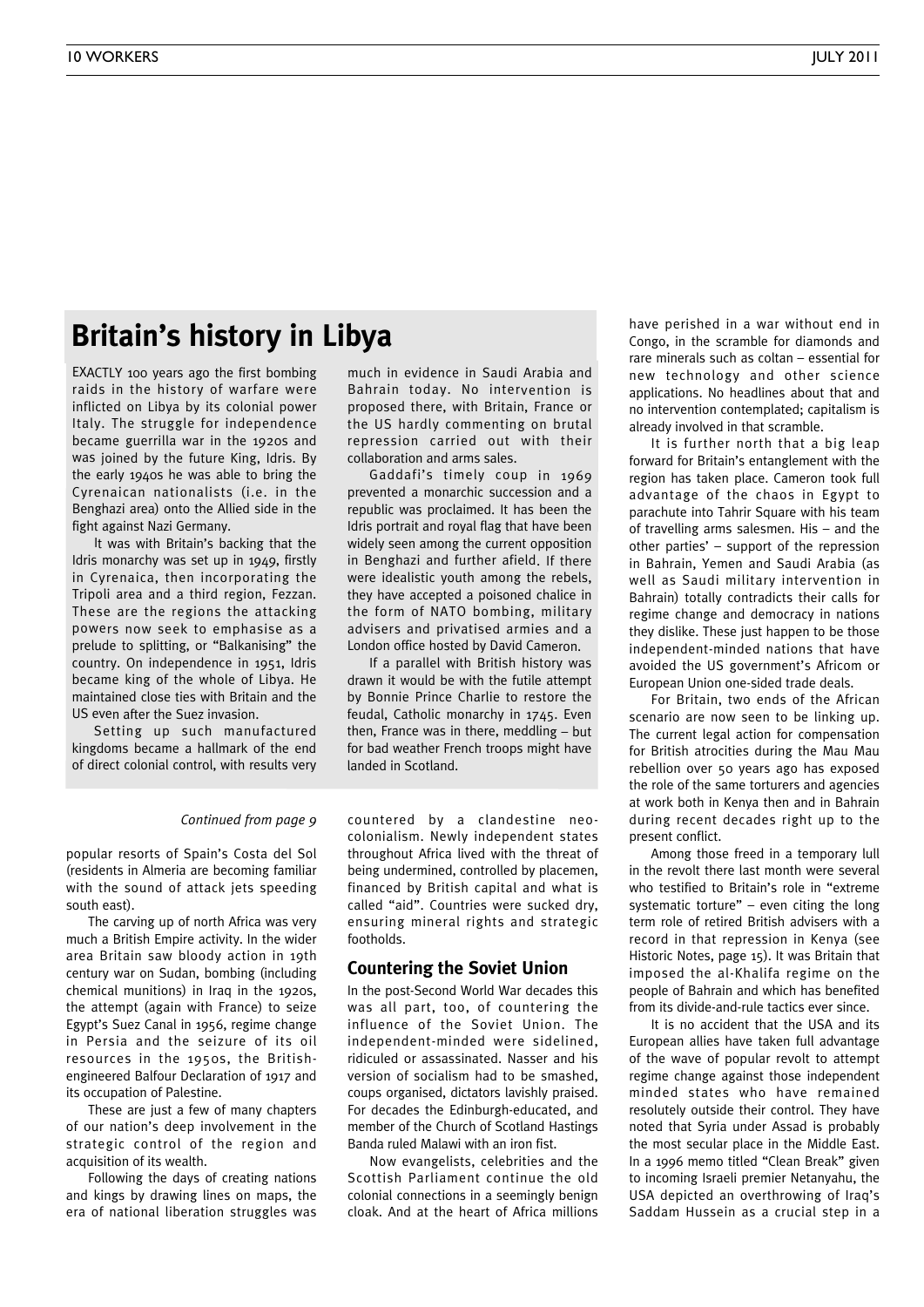

larger strategy having as one of its main goals to destabilise Syria.

Libya itself has a similar record of being resistant to Islamism. Whatever one thinks about Gaddafi's Green Book, suspect accusations over the Lockerbie bombing or deals in the desert with Blair, that nation has a resolve to maintain its own integrity, free of imperial control. It has a social infrastructure to match, especially in medical care, equality of education and distribution of resources; its underground water system is a feat of engineering, and in the sights of European privateers. Its high quality oil is only a small factor in what is a strategic battle to fully control the Mediterranean arena.

#### **A Mediterranean Union?**

During his election campaign French president Sarkozy called for the establishment of a Mediterranean Union, a project supported by Israel. Libya is a big obstacle to such dreams of reviving French influence in north Africa – and its Mirage jets were the first to bomb, closely followed by British planes and including the new Brimstone missiles. These are suspected of being depleted uranium munitions, thus spreading poison in Libya for years to come.

Nor is it an accident that some of the same forces that Reagan, elder George Bush and Clinton harnessed with NATO to fight Soviet influence and a socialist government in Afghanistan, to counter workers' and Soviet influence in Egypt and

the wider middle east and to arm Kosovo during the dismemberment of Yugoslavia, are again surfacing. These are the very Bin Ladenesque Islamist elements today's US and European governments claim to be opposing.

With the eager help of their client Saudi Arabia (in receipt of billions of pounds worth of British and other armaments) and the deceptively benign royalty of Qatar (complete with attack jets and their mouthpiece Al Jazeera), Syria and Libya are feeling the brunt of these mercenaries. After a bloody struggle, Syria seems now to be holding out in the face of British, US and Saudi attempts at regime change. The courting of the Muslim Brotherhood in Egypt – from the days of the elder George Bush – now surfaces as a useful tool in the new political landscape of that country.

Libya may be a small country but the implications are wide ranging. There is growing opposition around the world to this aggression – Cuba, Venezuela and South Africa are among many who have spoken out. As the civilian death toll mounts, Italy has put into question the use of its air bases and its role in the naval embargo on Libya, calling for a suspension of hostilities in Libya on 22 June in the latest sign of dissent within NATO.

And following a meeting of the Shanghai Cooperation Organisation, a conference was called in May in Moscow by Brazil, India, China and Russia, amid second thoughts about their original support for the UN resolution which has given NATO an open door to attack a sovereign country. Taken together with increased India–Iran cooperation, such moves may begin to point to the end of US–European dominance in the Middle East and the wider African arena; other lessons from history may point to greater conflict to come.

## **Meet the Party**

**The Communist Party of Britain's current series of London public meetings began in the autumn and continues into summer 2011; except on May Day, all are held in the Bertrand Russell room, Conway Hall, Red Lion Square, Holborn, London WC1R 4RL, nearest Tube Holborn. Other meetings are held around Britain. All meetings are advertised in What's On, see page 5.**

**The** autumn programme of public meetings kicks off on Thursday 29<br>September: details to be announced in the September issue of **September: details to be announced in the September issue of WORKERS, and at www.workers.org.uk. Interspersed with public meetings, the Party runs regular political study and discussion groups for interested workers across the country.**

**Catch our WORKERS sellers over the summer at the Durham Miners'** M **Gala, Tolpuddle and Burston (see What's On).**

**The Party's annual London May Day rally is always held on May** M

**Day itself, regardless of state bank holidays – in 2012, Tuesday 1 May, in Conway Hall, Holborn. There will also be May Day meetings elsewhere in the country.**

**As well as our regular public meetings we hold informal** M **discussions with interested workers and study sessions for those who want to take the discussion further. If you are interested we want to hear from you. Call us on 020 8801 9543 or e-mail to info@workers.org.uk**

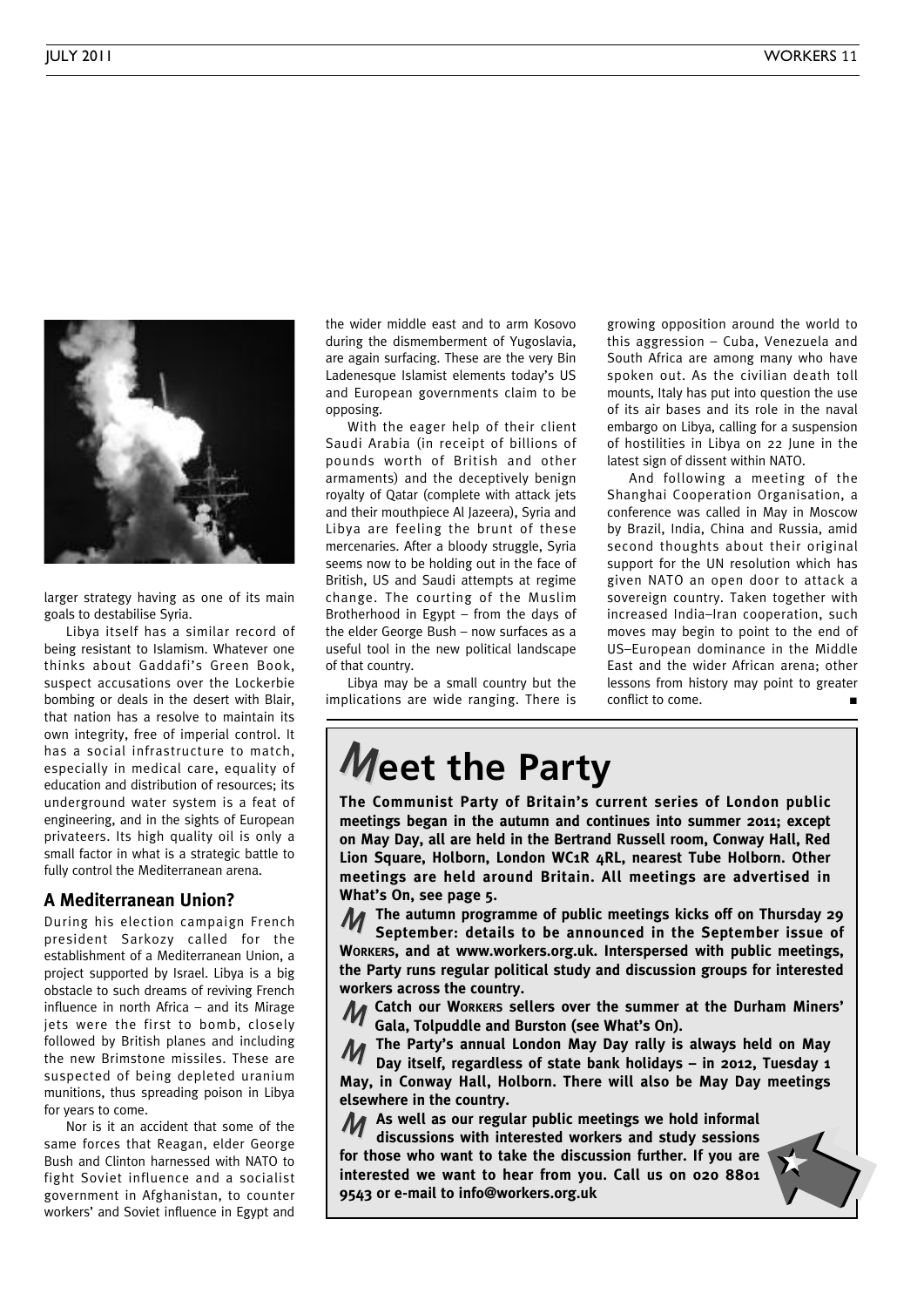**The writing is on the wall. The government wants us to pay more, get less, and work longer – and preferably die before we retire…**

## **Pensions attack: institutionalised looting**

FOR OVER TEN years the private sector has been attacking workers' pension schemes. The result is that there are now almost no final salary benefit schemes open or available to new workers taking up employment in the private sector in Britain. Robert Maxwell's looting of Mirror Newspapers' pension scheme, a scandal in the 1980s, has now become the institutionalised norm in the private sector.

Now the government's assault on workers' pensions, which are our deferred wages, is shifting to public sector provision.

A concerted softening-up process has been going on for months from the government and big business – alleging that public sector pensions provide for "fat cats"; that pensions are the principal cause of the financial crisis; that an evergrowing longer-living population will bankrupt the nation; that "we" are living beyond our means; that there needs to be "fairness" and "equality" in pension provision; that we have created a financial black hole sucking the life blood out of the economy; that our pension schemes are unaffordable, unsustainable and will bankrupt us. This list goes on, with regular mantras and tantrums from the press and media.

Already the government has by sleight of hand changed the basis on which pensions are calculated, by moving from the Retail Prices Index to the Consumer Prices Index, an EU model that ignores key British economic indicators such as mortgage payments. There was no need to adopt an economic model that does not fit British conditions except for government loyalty to the EU and the fact that it gives them an easy way to devalue pensions. The net result is to reduce the value of pensions by around 1 per cent a year and to cut pensions benefits by £84 billion over the next 15 years. This will contribute to a poverty-ridden elderly working class.

Another example of government trickery was to have an "independent" review of pension provision by John Hutton, former Labour MP and minister

and now a lord.

Hutton oversaw Labour's pensions attack in 2006–8 and after negotiation with the trade unions agreed the changes in the Civil Service, NHS and Local Government schemes. Now he reappears and produces an independent report which the government has embraced in its entirety. Why? Because it will rip the heart out of public pension provision. Wrapped in sweet words of "fairness" and "equality", it will ensure that the race to the bottom for pension provision is the norm – never a levelling up but a levelling down.

The government, as legally required, is consulting on the proposals but with a clear message to those involved in its negotiations with the TUC that nothing is going to change its position. Nothing other than a serious upping of the ante as the autumn approaches and trade unions look towards action rather than words, that is.

Ironically, while these discussions are taking place the cross-party House of Commons Work and Pensions Committee published a report saying that the pension reforms introduced from 2006 to 2008 under Hutton will ensure that the pension schemes are stable, affordable and will benefit the Treasury by £67 billion over the next 50 years.

#### **Viability**

The report goes on to attack the change from RPI to CPI as devaluing pensions and threatening savings. It says that the likelihood of members opting out of the schemes owing to unnecessary increases in pensions contributions is threatening the viability of the schemes. The report is damning about the impact that slashing public sector pensions will have as poverty and increased demand for health and social care then impacts into local government and NHS provision. The shorttermism of the government's proposals will have a significantly destructive longterm result.

The proposed pensions changes, effectively a doubling of worker contributions, have nothing to do with improving pensions or savings. The increases year on year from 2012 represent a straightforward Treasury tax on pensions.

The government mantra is pay more, receive less, work longer and die before you are able to claim your pension, as the age of retirement keeps being ratcheted up and up. The original state pension introduced in 1909 by Liberal prime minister Lloyd George was only if you reached 70 years (and was means tested). The same writing is on the wall now: work until you die or are too infirm to enjoy your retirement.

Britain's pension funds equate to £1,900 billion, which finance capital jealously eyes. An estimated 20 million people in Britain are dependent on, receive or will receive a public-sector pension, effectively a third of Britain's population. Not that these pensions for the vast majority will be enormous – averaging £4,000 for a man and £2,500 for a woman in local government, for instance – hence the government's talk of introducing a flat-rate state pension of £140 a week. What sounds like an improvement for many will be heavily means tested with every obstacle possible to prevent workers receiving it.

The government's consultation exercise is set to conclude by the start of July. A number of trade unions – PCS, UCU, NUT, ATL and others – took strike action on 30 June with further action planned, and other unions are to ballot in the autumn. There are differences in the trade unions over timing and ability to deliver a strike, when, how long and of what effectiveness. Some argue it is better not to provide the government with an excuse to introduce further legislation to effectively outlaw industrial action in the public services. Most public sector unions decided to bide their time until the consultation exercise finished, though the genuineness of the exercise was in doubt with Treasury Chief Secretary Danny Alexander announcing the outcome well before it finished.

Not all public sector workers can or should necessarily act at the same time.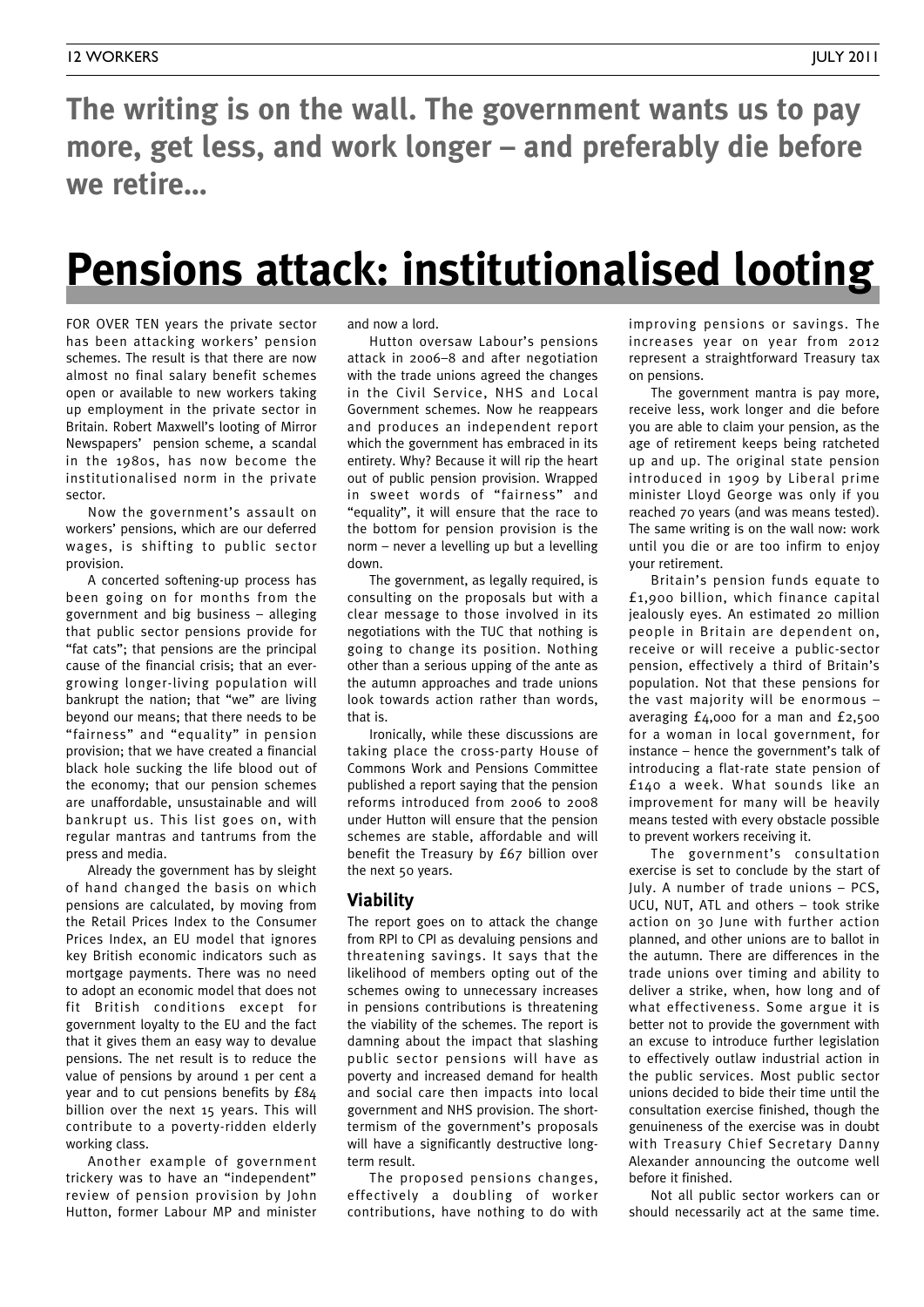

The leftist cry for "all at once, now" creates division and tension. Each part of the public sector differs in the readiness to fight and in the specific issues on which they might agree. Maintaining unity will not happen through TUC-directed action, but through active engagement with each employer.

Slow, gentle persuasion is under way to bring crucial groups of workers not normally associated with the TUC into the camp of organised labour. For instance, unions with no-strike clauses in their rules such as some of the smaller teaching and professional unions; unions not TUC affiliated but with a voice the government shudders to hear when they speak out on professional matters, such as the doctors and nurses in the BMA and RCN; unions involved in the public sector but to a lesser degree than others – Unite, for example. Some unions believe they can find some wriggle room to compromise with the government out of cowardice.

Each union has to be in a position to deliver a legal ballot. Each union needs to be able to generate a legitimate trade dispute, which could be scheme specific. Workers understand that the government is not going to change course after a oneday stoppage, but that sustained industrial action has to be marshalled on many fronts. A far from easy prospect calling for clear, united leadership and member involvement – both essential – which will not be resolved by mindnumbing chants for a general strike, often by those stood outside the conflict.

#### **Attack**

Nobody should think the government is unprepared for this industrial action. As they had the Ridley Plan in the late 1970s to address how they would attack the trade unions in the then nationalised industries – coal, utilities, transport, docks and manufacturing industry – so they are priming the pump now for what they see as tackling the public sector unions.

Every NHS hospital has since the winter of 2010 been updating its emergency plans to thwart industrial action. These include using retired staff, agency staff, migrant and refugee staff, private contractors and scabs.

This is coupled with rafts of US-style anti-union, anti-collective, anti-worker legislation aimed to paralyse and destroy trade union organisation. (Education Secretary Gove is now calling on parents and headteachers to thwart teacher action.)

To respond to this challenge we need imaginative thinking, innovative tactics, a propaganda campaign to capture the minds and organising ability of workers to firmly place this discredited and disgraced government in the firing sights of millions of people.

The trade unions need to develop a new unity based not on some "leftist" grouplet trying to seize control with a fake anti-this or anti-that front but on the real involvement and engagement of workers in every workplace. The battle over pensions, provision for everyone's future, gives us a unique opportunity to resurrect trade unionism and workplace organisation. The critical core to all of this is the workplace – being organised and the political understanding that arises from it.

The wider context of the purpose of public service and the government of the country cannot be ignored. Campaigning on that will complement the pension struggle – maintaining the NHS, comprehensive education provision, effective social services, and so on – and not forgetting to neuter the real fat cats. **■**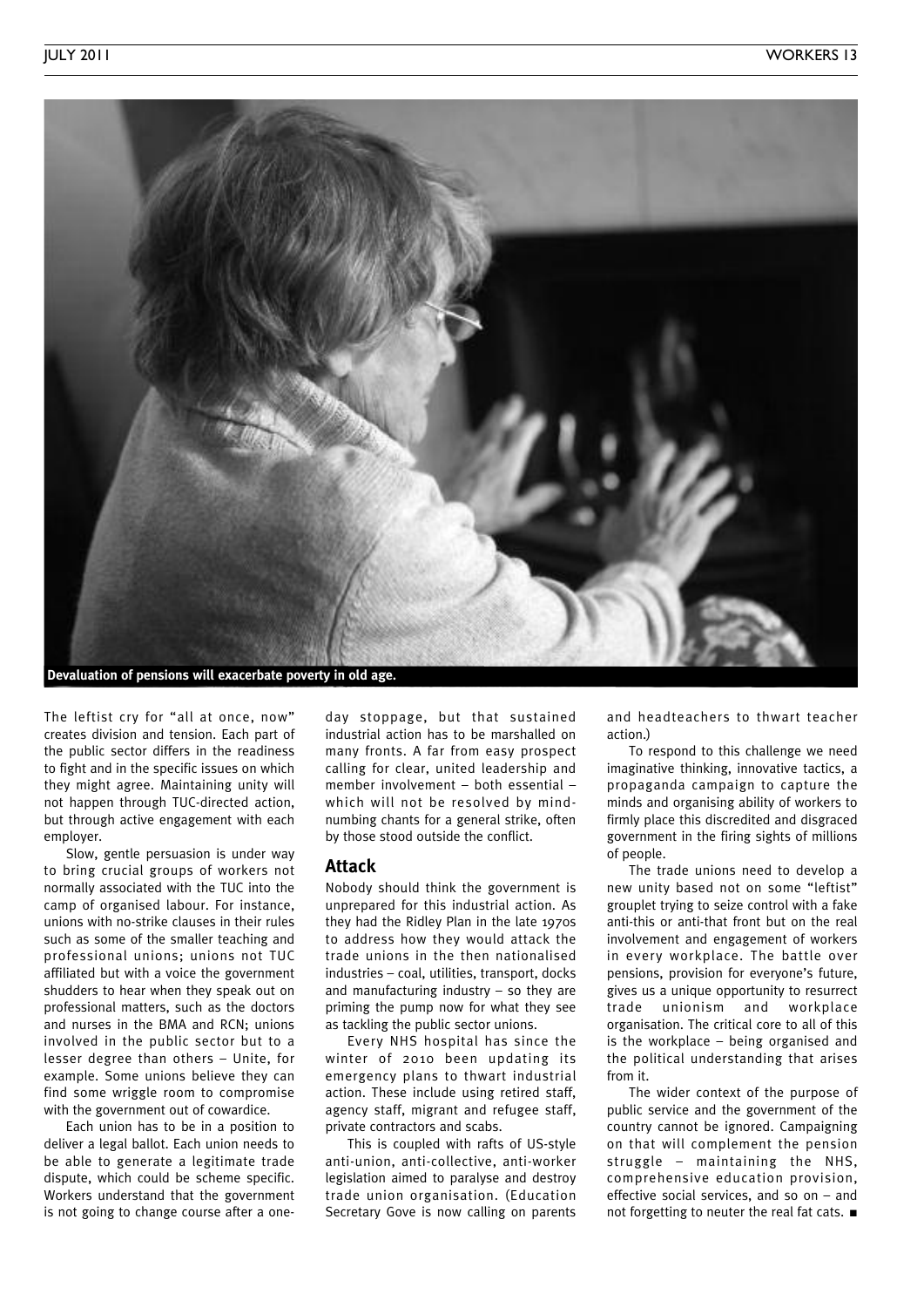**Boxes containing thousands of incriminating documents from the service show the barbarity with which the British Empire sought – vainly – to cling on to power in East Africa…**

## **1952 to 1956: The Mau Mau rebellion**

SOMETIMES THE past returns in the form of nightmare to shock the present, as has happened with revelations this year from a host of "lost" official documents unearthed this year which confirm British imperialism's violent suppression in the 1950s of the Mau Mau rebellion in Kenya.

The British Empire's connections with Kenya go back to the 19th century, when it developed trade with the East African coast in the 1840s. By 1887 the British East African Company secured a formal lease of land that ultimately developed in 1893 into a British government protectorate. Then in 1920, Kenya became a Crown Colony and its legislative councils were a privilege of the white settlers who had begun to farm there at the turn of the twentieth century.

There was a prolonged pattern of land expropriation by white farmers from Britain eager to acquire some of the richest agricultural soils in the world: for instance, the leading Kikuyu tribe lost 60,000 acres of land, whilst the Giricama tribe from the coastal regions were pushed to and fro.

By 1948, 1,250,000 Kikuyu people had ownership of a mere 2,000 square miles, while 30,000 white farmers had 12,000 square miles. This displacement also provided the white settlers with a ready supply of cheap labour. Meanwhile, the colonial authorities adopted a policy of near total neglect of African farming. But there was a history of resistance to British imperialism from the 1880s onwards notably the Nandi Revolt (1895 – 1905) and an uprising in 1913-14.

Though India won independence in 1948, the British government in the 1940s and the 1950s was split over granting selfgovernment to all its colonies. It was more willing to go down that route in West Africa, but not elsewhere in Africa. The more diehard imperialist members of Macmillan's Conservative government (1957 to 1963) combined with the white settler inhabitants of these countries to protect white minority colonial rule. Earlier, British ex-servicemen had received money from Attlee's, Churchill's and Eden's governments to assist them to establish farms in Kenya.



**1952: Armed British policemen hold men from the village of Kariobangi at gunpoint.**

This expanded colonisation generated heightened resistance from the Kikuyu tribe, which formed about 20 per cent of the population. Ultimately the Kikuyu and other tribes pursued a course of violence including killings to drive the white settlers out, beginning in the summer of 1952 and continuing until 1956 with sporadic actions beyond that date. The Kenyan Land and Freedom Army was formed. Effectively, a civil war broke out between the anticolonial Mau Mau nationalists and the colonial authorities supported by the British military and collaborators.

The colonial authorities responded harshly, turning Kikuyu districts into police states. There were wholesale arrests and curfews. In 1954, 25,000 British security forces were deployed in Nairobi, leading to internment for tens of thousands. Scores of detention camps, often staffed by white settlers, were established for "screening" (as always with our rulers, language became a casualty too). As many as 150,000 Kikuyu were "screened".

Sanitation was non-existent in the camps and epidemics of diseases such as typhoid spread through them. Collective punishments were imposed on populations suspected of supporting the rebellion: communal labour; collective fines; further confiscation of land and property, including tens of thousands of livestock.

By the end of the civil war the number of hangings by the colonial courts reached 1,090, a staggering scale of terror. In addition, a "villagisation programme" was set up for over a million rural Kikuyu; its aim was to break the Mau Mau by removing people from the stronghold of their land, establishing new villages with curfews and surrounding the new villages with deep, spike-bottomed trenches and barbed wire. (So that's where the Americans in Vietnam pinched their ideas from!) The civil war was bloody and violent.

In March 1959 widespread indignation followed the deaths of 11 Mau Mau inmates of the Hola prison camp. Though they had been beaten to death by their warders, the authorities first claimed they had died from lack of water. Wholesale revulsion to this act revealed that white minority colonial rule was no longer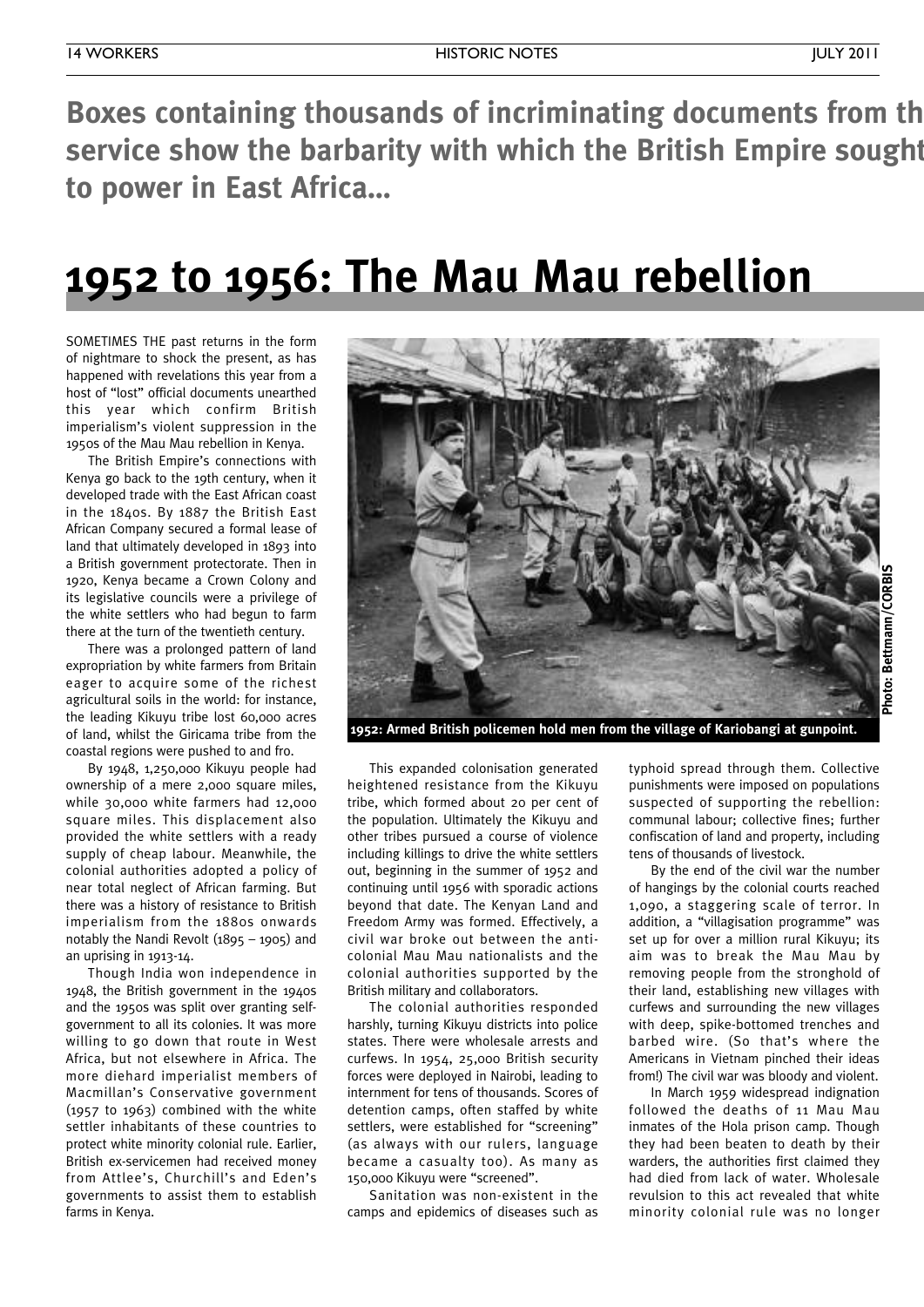### **e** Kenyan colonial *n* $\mathbf{r} = \mathbf{v}$  **<b>c dial dial empthr ext ext ext ext ext ext ext ext ext ext ext ext ext ext ext ext ext ext ext ext ext ext ext ext ext ext ext ext ext**

possible and hastened a change in the British government's Kenyan policy. Selfgovernment was announced in June 1963 and Kenya became a republic in December 1964. Even then, many white settlers were richly compensated with British taxpayers' money and returned to Britain.

#### **In court**

In 2011, four elderly Kenyans, who allege they were tortured between 1952 and 1961 by British colonial administration officials during the suppression of the Mau Mau uprising, started legal proceedings against the British government and are seeking compensation at the High Court. They variously claim they were whipped, beaten, sexually abused or castrated while detained under colonial rule.

The British government, though not denying the claims, says it cannot be held liable for the alleged abuse and is fully defending the case, claiming that Kenya had its own legal colonial government that was responsible for the detention camps where Mau Mau supporters were taken. Does the tail wag the dog? No. The imperial government dictates policy in a colony. The attitude of the British government is no doubt determined by the fear of such litigation becoming contagious, spurring other victims of imperial adventures into coming forward.

Boxes containing 17,000 incriminating pages of previously undisclosed documents from the Kenyan colonial service have been "discovered" during research into the legal claims. They were removed from Nairobi at independence in 1963 because of the damning information they held and have been hidden away for almost 50 years to protect the guilty, stored in British government buildings.

These official colonial documents confirm the full extent of British brutality in the Mau Mau rebellion: systematic torture, starvation and even the burning alive of  $\bullet$ detainees; forced labour in camps; violent interrogation to extract confessions; and the British colonial governor present at beatings. Ripples from Kenya's past still flow. **■**

## **More from our series on aspects of Marxist thinking** *U NEMPLOYMENT –* WAR ON WORKERS

**We only have one shot at life. Consigning workers to periods of prolonged idleness is a criminal waste of talent and an indictment of this flawed society that treats us as just flotsam and jetsam. For unemployment is endemic in capitalism, and it is a form of violence against the working class, which results in many woes – economic distress, demoralisation, family disruption, malnutrition, ill health and a debilitating separation from the world of work.**

Before the capitalist era, unemployment on a mass scale rarely existed, except during wars and natural disasters. Yet permanent levels of unemployment are a contrived feature of life in societies where working populations are dependent on selling their labour power for a wage or salary. Bourgeois society's main purpose is to have the commodity, labour, available as cheaply as possible; this it achieves through the creation of a reserve army of the unemployed.

Capitalism's aim is not only to submerge the unemployed in a sea of poverty, a potential pool of cheaper labour, but also to diminish the power and integrity of the whole working class. Divide and rule. Currently there are over 2,430,000 people registered as out of work in Britain; 7.7 per cent of the economically active population – including 938,000 young people aged between 16 and 24, 15.6 per cent of their age group.

Capitalism is glaringly incapable of fulfilling its own stated reason for existence, namely to exploit people's labour power in order to make a profit. There will always be a substantial core of people redundant and excluded under its regime. It is the anachronism capitalism that should be declared redundant.

Work generates dignity and skill. It allows a class to unite and assemble its strength and power. So given the importance of work, how do we tackle the problem of unemployment? Not by organising ritualistic protest marches, endless re-runs of the Jarrow march. The unemployed must never be disunited from those employed, unspoken of, hidden away from our agenda. The answer to unemployment is employment. Which is why our Party's founding chairman coined the demand, "The Right To Work". Our class's natural reflex used to be to explore collective strength and industrial action to defend or expand the number of jobs. Then, in 1965, the Labour government introduced the calamity of the Redundancy Payments Act and more workers were tempted to chase 'fool's gold' instead.

Our class has to defend jobs, contest reductions, save as many jobs as possible. Workers need to argue for the creation of jobs and apprenticeships for the young, the next reservoir of skill. The baton of working class power has to be handed over to the next generation.

#### **Interested in these ideas?**

• Go along to meetings in your part of the country, or join in study to help push forward the thinking of our class. Get in touch to find out how to take part.

• Get a list of our publications by sending an A5 sae to the address below, or by email.

• Subscribe to WORKERS, our monthly magazine, by going to www.workers.org.uk or by sending £15 for a year's issues (cheques payable to WORKERS) to the address below.

#### **WORKERS**

78 Seymour Avenue, London N17 9EB

email info@workers.org.uk www.workers.org.uk phone 020 8801 9543